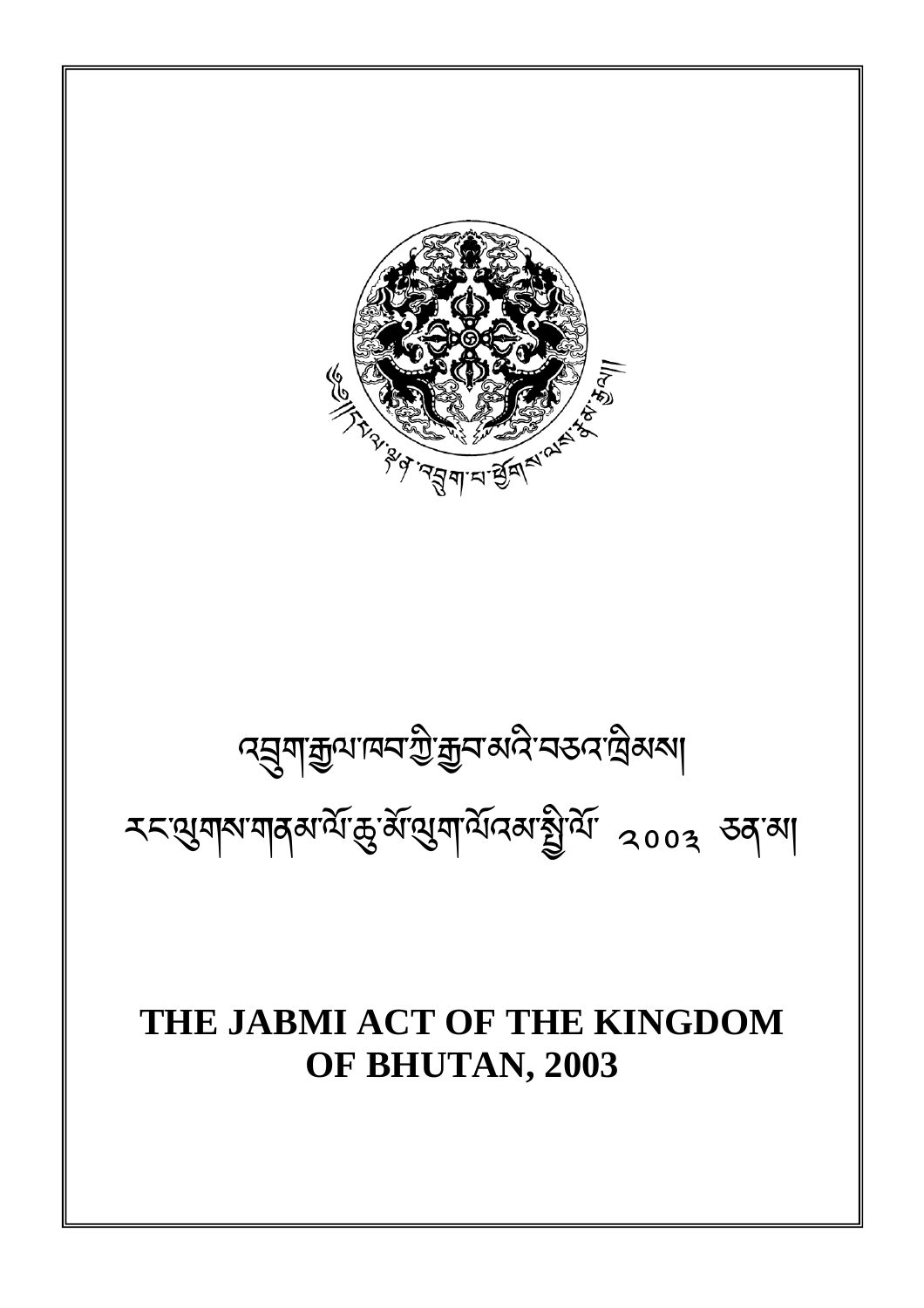# **THE** *JABMI* **ACT OF THE KINGDOM OF BHUTAN, 2003.**

# **PREAMBLE**

*Justice being the primary source of peace in the Kingdom of Bhutan and reaffirming the noble goal in pursuit of Justice and recognising the importance of the assistance of a Jabmi to protect and establish rights in all stages of proceedings, we hereby, amend and consolidate the Law relating to Jabmis and law societies established in respect of the profession of legal practitioners of Bhutan and to provide for matters connected therewith:* 

#### **CHAPTER 1 PRELIMINARY**

#### **Title, commencement and extent**

- 1. This Act shall:
	- (a) be called the *Jabmi* Act of the Kingdom of Bhutan, Water Sheep Year, 2003.
	- (b) come into force on the Third Day of the Sixth Month, the Water Female
	- Sheep Year, corresponding to the First Day of the Eighth Month, 2003; and
	- (c) extend to the whole of the Kingdom of Bhutan.

# **CHAPTER 2**  *JABMI TSHOGDEY AND JABMI THUENTSHOG*

#### *Jabmi Tshogdey*

- 2. There shall be *Jabmi Tshogdey* of the Kingdom of Bhutan.
- 3. The *Jabmi Tshogdey* of the Kingdom of Bhutan shall consist of the following members, namely:
	- (a) The Attorney General as *ex officio* member;
	- (b) Two retired *Drangpon*s of the Supreme Court/High Court nominated by the National Judicial Commission;
	- (c) President of the *Jabmi Thuentshog*;
	- (d) Chairperson of each Disciplinary Committee; and
	- (e) Three members elected from amongst *Jabmis*.
- 4. The members of the *Jabmi Tshogdey* shall be entitled to a sitting fee and other allowance in accordance with the applicable rules and regulations.
- 5. The Attorney General shall be the chairperson *ex-officio* of the *Jabmi Tshogdey* of the Kingdom of Bhutan.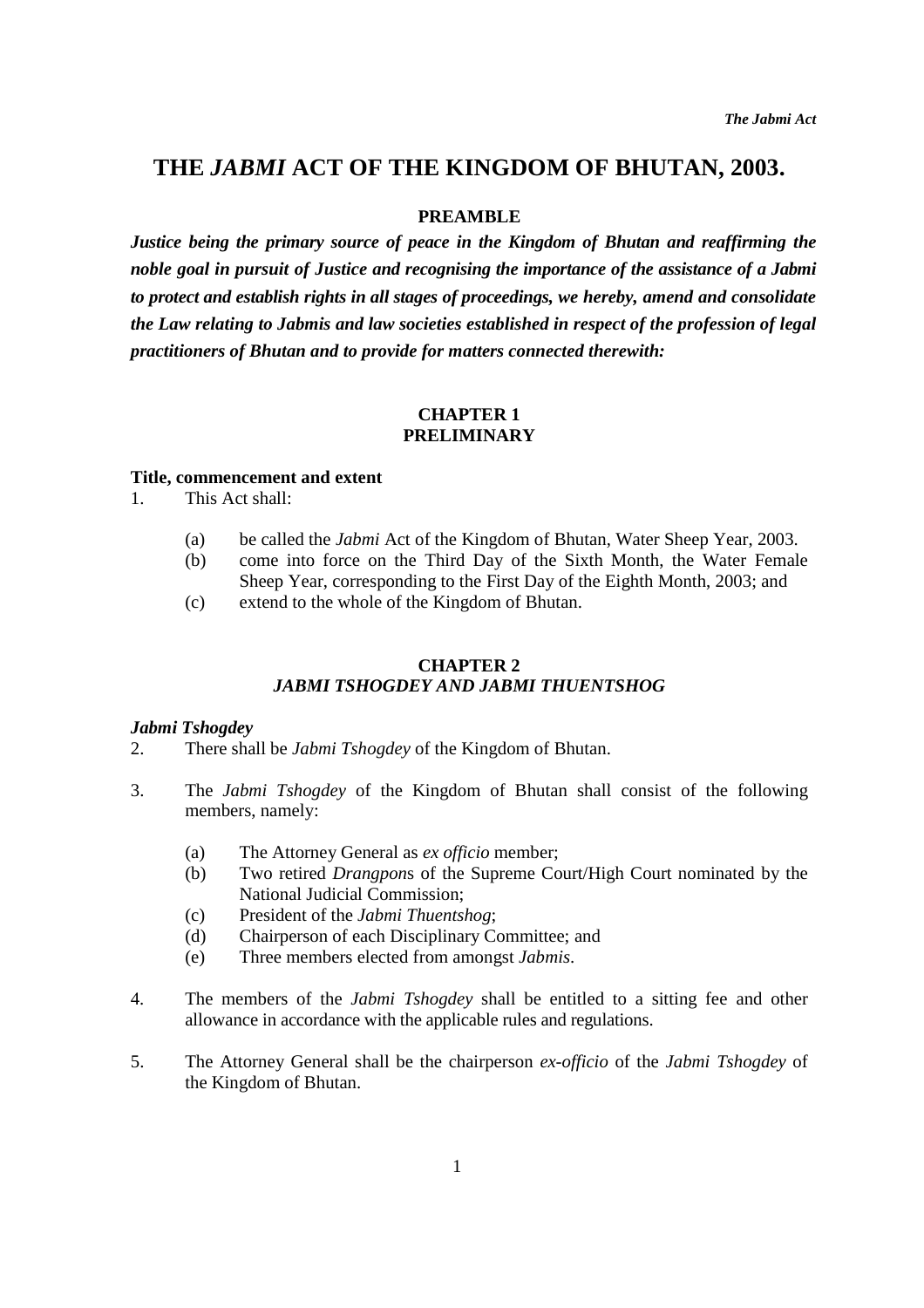- 6. The *Jabmi Tshogdey* shall discharge its function without fear or favour in accordance with the provisions of this Act.
- 7. The *Jabmi Tshogdey* shall have a Secretariat to assist in discharge of its functions.

#### **Tenure**

8. The term of office of a member of the *Jabmi Tshogdey* other than the Attorney General shall be three years.

# **Functions of** *Jabmi Tshogdey*

- 9. The functions of the *Jabmi Tshogdey* shall be to:
	- (a) assist the Courts in expediting cases and to ensure just, fair and prompt dispensation of Justice;
	- (b) promote and support law reforms;
	- (c) conduct *Jabmi* selection examinations;
	- (d) prepare and maintain a roll of *Jabmis*;
	- (e) conduct and promote legal education;
	- (f) encourage and promote the efficiency and responsibility of the *Jabmis*;
	- (g) organize legal aid to an indigent person (*Pro Bono*) in the prescribed manner;
	- (h) uphold the integrity of *Jabmis*;
	- (i) safeguard the rights, privileges and interests of *Jabmis* on its roll;
	- (j) regulate and promote the uniform practice of law and of discipline among the *Jabmis*;
	- (k) determine, maintain and enhance appropriate standards of professional practice, ethical conduct and etiquette on the part of *Jabmis*;
	- (l) determine the maximum number of cases, which a *Jabmi* can deal at a time;
	- (m) to regulate and check the time taken by a *Jabmi* for each case;
	- (n) entertain and determine cases of misconduct against *Jabmis* on its roll;
	- (o) manage and invest the funds of the *Jabmi Tshogdey*; and
	- (p) perform all other functions conferred upon it by or under this Act.
- 10. The *Jabmi Tshogdey* shall fix and publish the date, time and place for the examination.

#### **General power of the** *Jabmi Tshogdey* **to make rules**

- 11. The *Jabmi Tshogdey* may make rules for discharging its functions under this Act, and in particular, such rules shall prescribe:
	- (a) qualifications for *Jabmis* to become a members to the *Jabmi Tshogdey* or the *Jabmi Thuentshog* and disqualification from such membership:
	- (b) the standards of professional conduct and etiquette to be observed by *Jabmis*;
	- (c) the *Tshogdey* fees which may be levied in respect of any matter under this Act; and
	- (d) *Jabmi* selection examinations rules and regulation.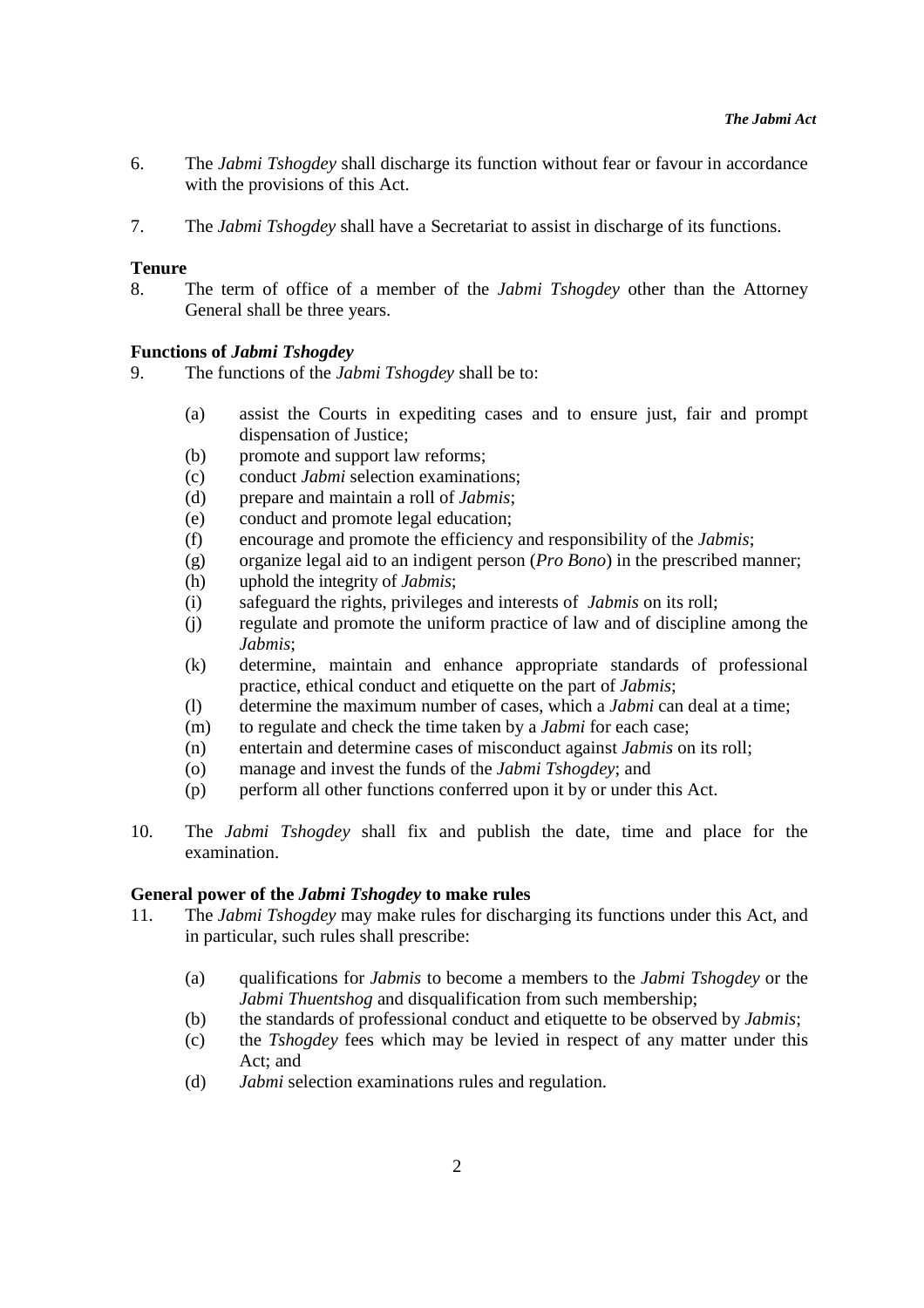#### **Vacation of office**

12. The member of the *Jabmi Tshogdey* shall be deemed to have vacated office upon:

- (a) death;
- (b) resignation;
- (c) removal; or
- (d) the expiration of the term of office.

#### **Removal**

13. The member of the *Jabmi Tshogdey* shall be removed upon:

- (a) grave incapability of performing the duties of office by reason of physical or mental infirmity;
- (b) grave personal conduct that brings disrepute to the legal profession and the *Jabmi Tshogdey* passing a resolution thereon;
- (c) declaration by the *Jabmi Tshogdey* of which the person is the member that he/she has been absent without sufficient reason from three consecutive meetings;
- (d) removal from the roll of *Jabmi;*
- (e) ceasing to hold the post, which he/she holds at the time of appointment to the *Jabmi Tshogdey*;
- (f) been convicted of an offence involving moral turpitude;
- (g) been convicted of criminal offence;
- (h) the Supreme/High Court rendering a decision terminating ones membership; or
- (i) otherwise not qualified under this Act.

#### *Jabmi Thuentshog*

- 14. There shall be the *Jabmi Thuentshog* of Bhutan established in accordance with the relevant Act.
- 15. The *Jabmi Thuentshog* shall be headed by an elected President, who shall also be the Vice-Chairperson of the *Jabmi Tshogdey* and serve for a term of three years.
- 16. The *Jabmi Thuentshog* shall be composed of the *Jabmis*, who have been enrolled on the roll maintained by the *Jabmi Tshogdey*.
- 17. The executive body of the *Jabmi Thuentshog* shall be elected by its members and exercise its functions without interference.

#### **Functions of the** *Jabmi Thuentshog*

- 18. The functions of the *Jabmi Thuentshog* shall be to:
	- (a) assist the Courts in expediting the cases and to ensure just, fair and prompt dispensation of Justice;
	- (b) uphold the integrity of the *Jabmis*;
	- (c) cooperate with the others to ensure effective and equal access to legal services;
	- (d) encourage and promote the efficiency and responsibility of the *Jabmis*;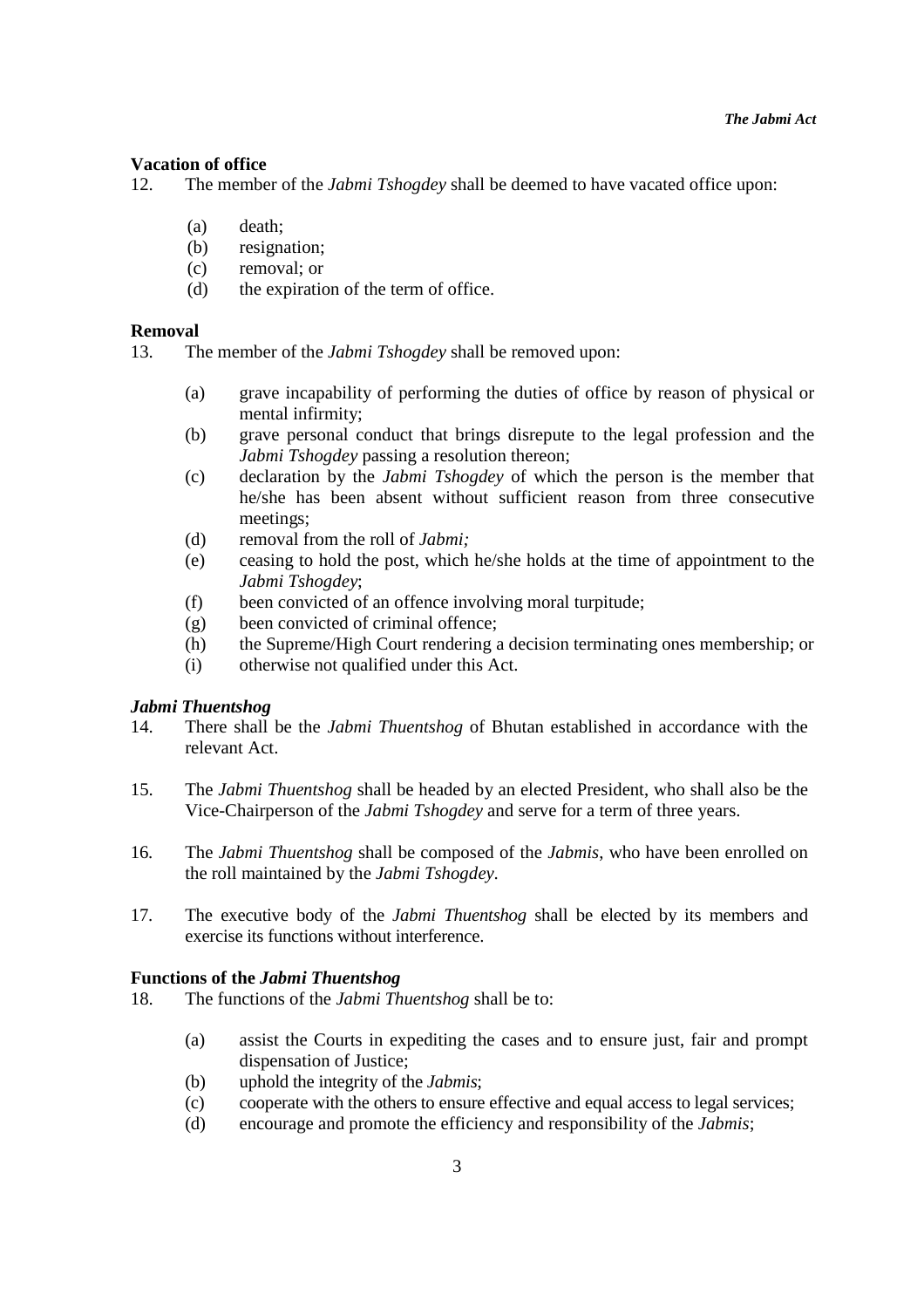- (e) maintain the records of *Jabmis*, who have been put on the roll;
- (f) follow the directives of the *Jabmi Tshogdey;* and
- (g) convene annually a general meeting of the members of the Association.

#### **CHAPTER 3**

# **ENROLMENT, ELIGIBILITY, REMOVAL AND RE-ADMISSION OF** *JABMIS*

#### **Enrolment**

- 19. Every *Jabmi* shall, in order to practice before any Court of law in the Kingdom of Bhutan be enrolled in the roll of *Jabmis* prepared and maintained by the *Jabmi Tshogdey*.
- 20. No person shall be qualified to practice as a *Jabmi* except in accordance with the provisions of this Act.

#### **Certificate of enrolment**

- 21. The *Jabmi Tshogdey* of Bhutan shall issue a certificate of enrolment in the prescribed form to every person whose name is entered in the roll of *Jabmis*.
- 22. Any person admitted and enrolled in the roll of *Jabmi*s shall pay a prescribed fee to the *Jabmi Tshogdey*.

#### **Eligibility for registration of** *Jabmis*

- 23. A person to be admitted as a *Jabmi* shall:
	- (a) be a Bhutanese citizen;
	- (b) be a person of integrity, good character and reputation;
	- (c) be a person not addicted to drugs;
	- (d) not be a person of unsound mind or of mental infirmity;
	- (e) not be a person, who is adjudged bankrupt;
	- (f) not have been sentenced for criminal offences;
	- (g) have legal qualification recognized by the *Jabmi Tshogdey* of Bhutan;
	- (h) have undergone the National Legal Course; and
	- (i) have passed the Bar selection examinations.

#### **Ex-***Drangpon*

24. No retired *drangpon* shall practice before any Court of law as a *Jabmi*.

# **Oath**

25. Any person having been selected to the roll of a *Jabmi* shall take the following Oath or affirmation before a *Drangpon*.

"I.......... in the name of the *triple Gem* and the guardian deities of the Kingdom of Bhutan do solemnly swear and affirm that I will preserve, protect and defend the Law of Bhutan, and that I will conduct myself, as a *Jabmi* uprightly and according to the laws of the Kingdom of Bhutan".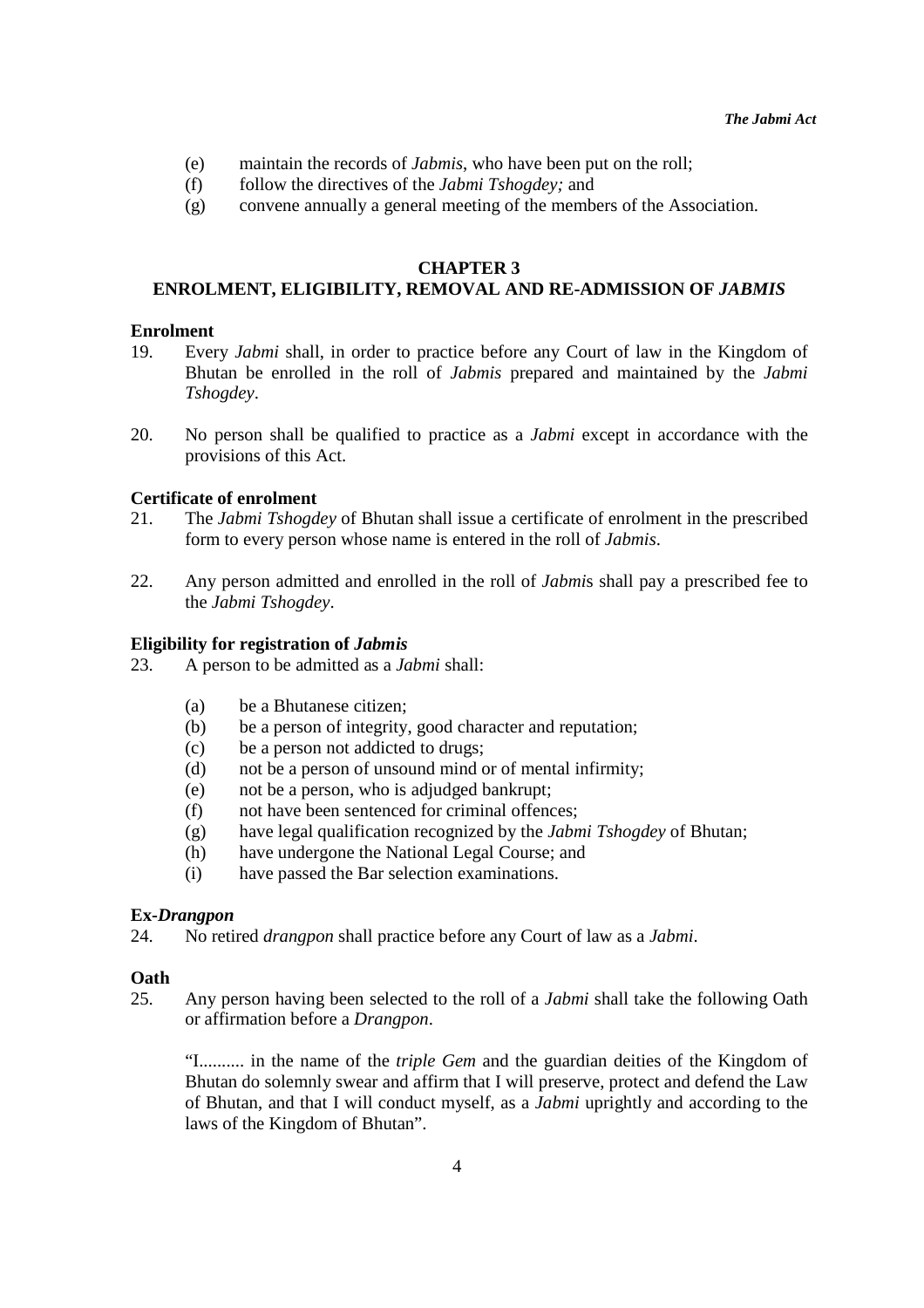# **Removal of a** *Jabmi*

- 26. The *Jabmi Tshogdey* may remove the name of any *Jabmi* from the roll, if a *Jabmi*  has:
	- (a) intentionally given false statements in the application for enrolment in the roll of *Jabmis*;
	- (b) grave personal conduct that brings disrepute to the legal profession and the *Jabmi Tshogdey* passing a resolution thereto;
	- (c) been declared by the *Jabmi Tshogdey* to be incompetent and incapable;
	- (d) been struck off the *Jabmis* roll;
	- (e) been adjudged a person of unsound mind by a competent medical authority;
	- (f) been convicted of an offence involving moral turpitude;
	- (g) been convicted of criminal offence;
	- (h) declared by a Court to be incompetent and incapable of practicing before the Court; or
	- (i) barred from practicing under this Act or other laws.
- 27. A *Jabmi*, who is suspended, shall be under same disability during the period of such suspension as a *Jabmi* whose name has been removed from *Jabmis* roll.

#### **Readmission and enrolment**

- 28. The *Jabmi Tshogdey* may, on application, readmit and/or order the enrolment of any person, who was previously admitted and enrolled as a *Jabmi* and has been struck off the roll, if:
	- (a) in the opinion of both the *Jabmi Tshogdey* and the Court, such person is deemed fit and proper to be readmitted and re-enrolled; and
	- (b) the *Jabmi Tshogdey* is satisfied that the applicant fulfills the qualifications required for the enrollment.

# **CHAPTER 4 RIGHTS AND PRIVILEGES OF** *JABMIS*

#### **Rights**

- 29. Any person, who fulfills the prescribed qualification and is put on the roll of *Jabmis* by the *Jabmi Tshogdey* shall become a member of the *Jabmi Thuentshog*.
- 30. Every *Jabmi* whose name is enlisted on the roll shall be entitled as of right to practice before any:
	- (a) Court in the Kingdom of Bhutan;
	- (b) board, tribunal or similar institution in or before which a client is entitled to appear;
	- (c) person legally authorized to take evidence; and
	- (d) other authority or person before whom such *Jabmi* is by or under any law for the time being in force entitled to appear.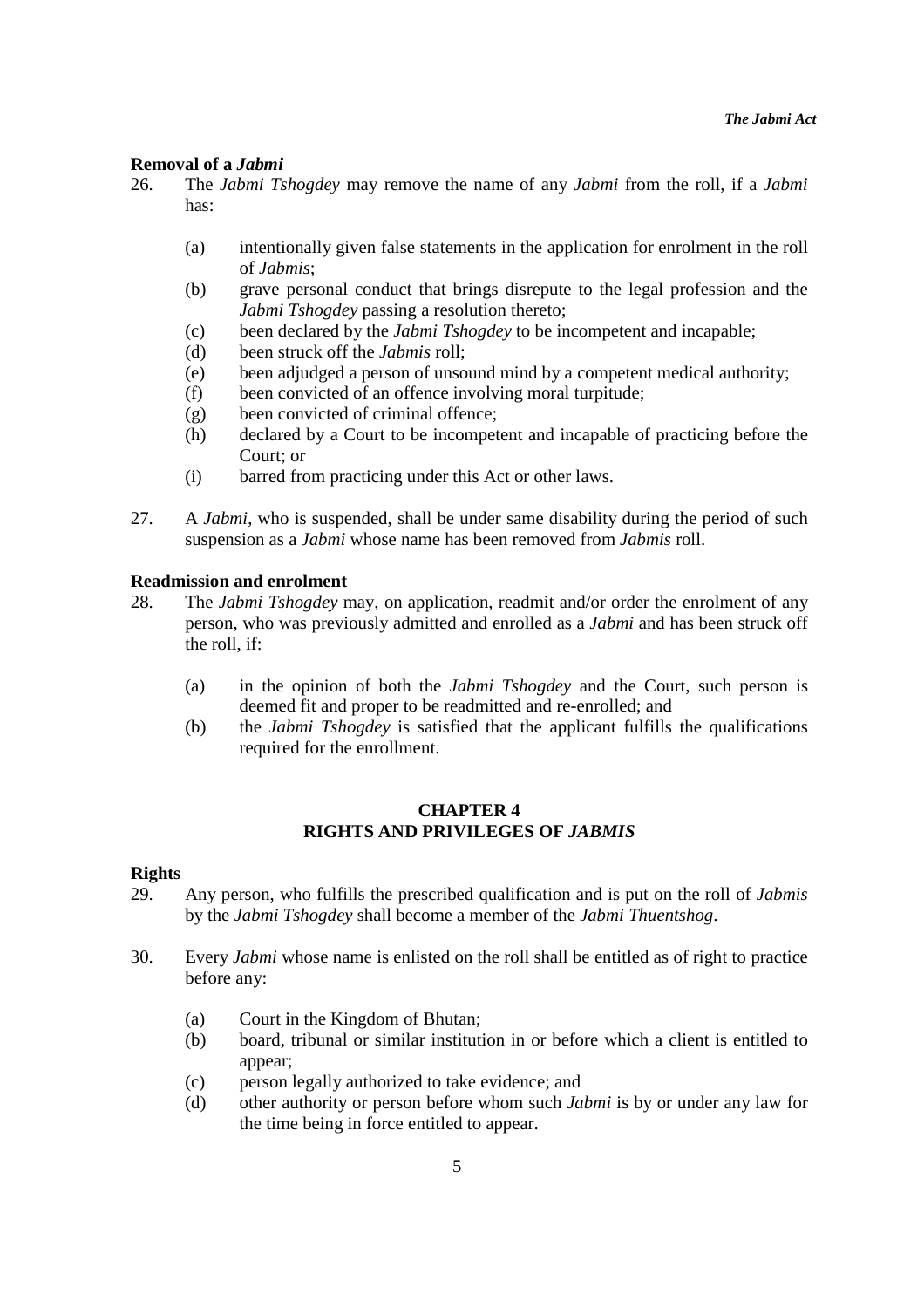#### **Guarantees for the functioning of** *Jabmis*

- 31. *Jabmis* shall not be identified with their clients or their client's causes, as a result of discharging their functions.
- 32. *Jabmis* shall enjoy civil and penal immunity for relevant statements made in good faith in written or oral pleadings or in their professional appearances before a court, tribunal or other legal or administrative authority.
- 33. All organisations shall recognize and respect any communications and consultations between *Jabmis* and their clients within their professional relationship, which are deemed confidential.
- 34. In exercising such rights, *Jabmis* shall always conduct themselves in accordance with the law and recognized standards of the profession.

#### **CHAPTER 5 DUTIES AND RESPONSIBILITIES OF** *JABMIS*

#### **General duties and responsibilities**

35. A *Jabmi* shall:

- (a) conduct in a manner befitting the noble fraternity of *Jabmis*;
- (b) conduct in such a way as to enhance the regard and respect as between the members of the profession and strive to maintain the honour and dignity of the profession;
- (c) act as an officer of the Court to ensure the proper administration of justice;
- (d) seek to uphold the rights and fundamental duties recognized by law of the Kingdom of Bhutan;
- (e) at all times act freely and diligently in accordance with the law;
- (f) set standards consistent with due and proper attendance to the matters of clients;
- (g) adhere to the principles of honesty, good morals, ethics and conduct, befitting a professional person;
- (h) maintain an attitude of courtesy and politeness, irrespective of his personal views as to the cause of the client;
- (i) conduct correspondence in a courteous, dignified and restrained language and be confined to a concise statement of the relevant facts of the case and the points of argument bearing on the subject relevant to the question under discussion;
- (j) seek to uphold legal rights at all times freely and diligently in accordance with the law and recognize standards of legal profession:
- (k) not create disputes but settle them instead. The *Jabmi* must try to be a peacemaker and promote compromise;
- (l) not express any unfavourable opinion as to the ability, reputation or standing in the profession of another *Jabmi*;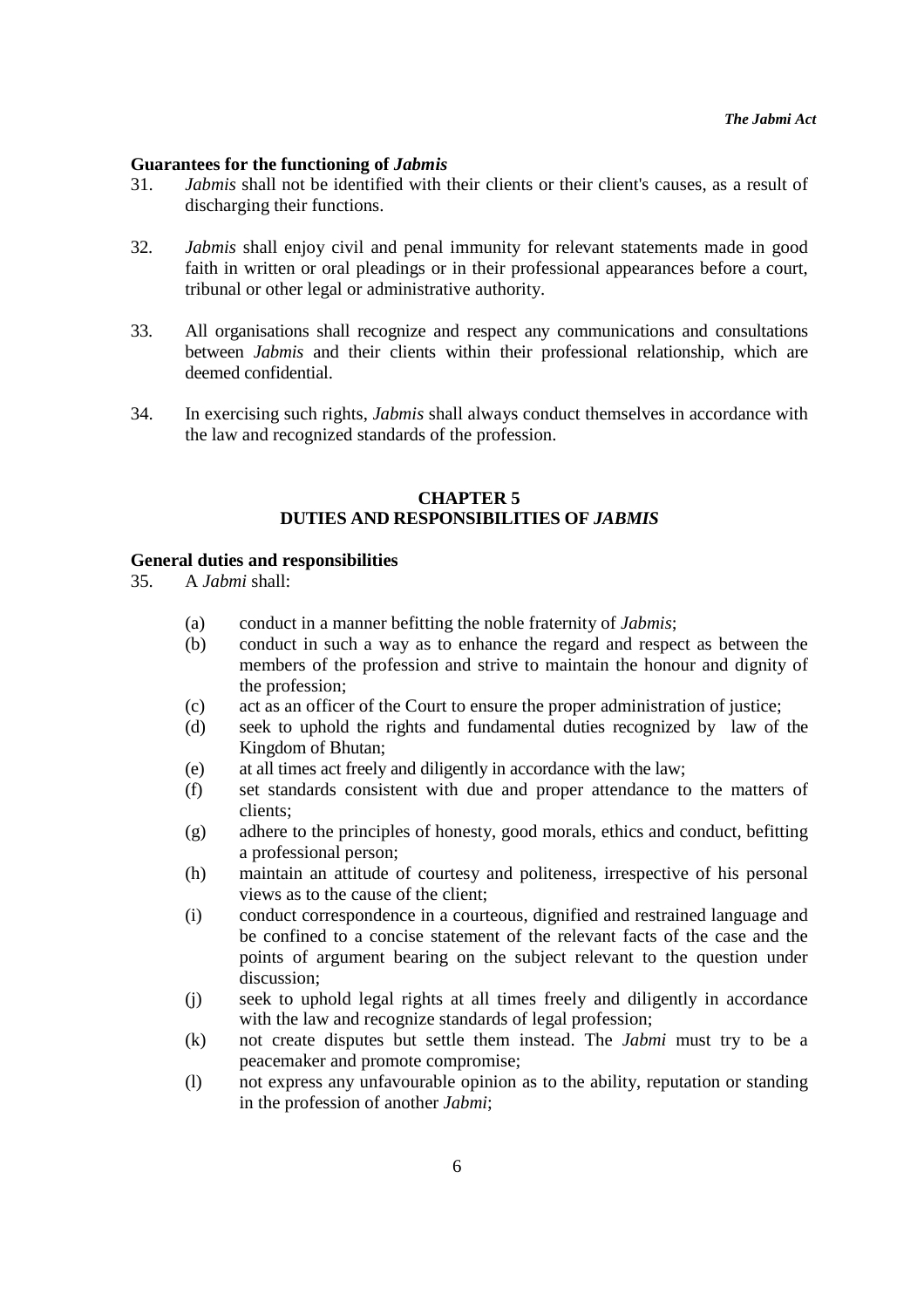- (m) not hold direct communication with the client of another *Jabmi* in regard to any matter in which oneself may be engaged, or interview the client of another *Jabmi* without the permission of that *Jabmi*;
- (n) not hold meetings with the client of another *Jabmi* to persuade or attempt to persuade a client of that *Jabmi* or any person whom he/she knows to be represented by that *Jabmi* to agree to a compromise or to accept any suggestion in regard to a matter in controversy which may possibly ensure to the prejudice of that person's interest or to persuade or attempt to persuade a client of another *Jabmi* or any person whom one knows to be represented by another *Jabmi* to do or omit to do anything contrary to his/her own *Jabmi*'s advice; and
- (o) not in any manner advertise or solicit work by advertisement or otherwise.

#### **Duties and responsibilities to clients**

- 36. *Jabmis* have a duty to their clients to give due attention to the matters of the clients at all stages. A *Jabmi* shall:
	- (a) advise clients as to their legal rights and obligations and the working of the legal system in so far as it is relevant to the rights and obligations of their clients;
	- (b) assist clients in every appropriate way and take legal action to protect their interests;
	- (c) assist clients before the Courts wherever appropriate;
	- (d) always respect the interests of their clients and not represent them where interests of the clients conflict;
	- (e) always represent the client with sincerity and commitment in expediting the case without any undue delay;
	- (f) report to the client regarding the money or other trust property of the client coming into his possession in the client's matter, and except with the client's consent in writing such property should not be mixed or mingled with his/her private property or be used by him/her;
	- (g) give disinterested advice to the client and, if the *Jabmi* is or becomes interested in the transaction of the client he/she should disclose such interest to the client;
	- (h) conduct all business entrusted with the utmost care, diligence and to the best of skill and ability with honesty and regard to the client's interest taking utmost care of all moneys and property belonging to the client entrusted to *Jabmi*'s care and neither concealing from the client anything of which the client should be informed, nor disclosing to others information imparted to the *Jabmi* by the client in confidence;
	- (i) account for moneys strictly and return the unexpended balance, reply the client's letters honestly, not hesitate to communicate an unfavourable result and give the papers back to client when the case is over and represent the client with undivided fidelity;
	- (j) while giving opinions, in the interest of justice advise them soberly, discreetly and honestly to the best of their ability, though certain consequence be the loss of large prospective gains;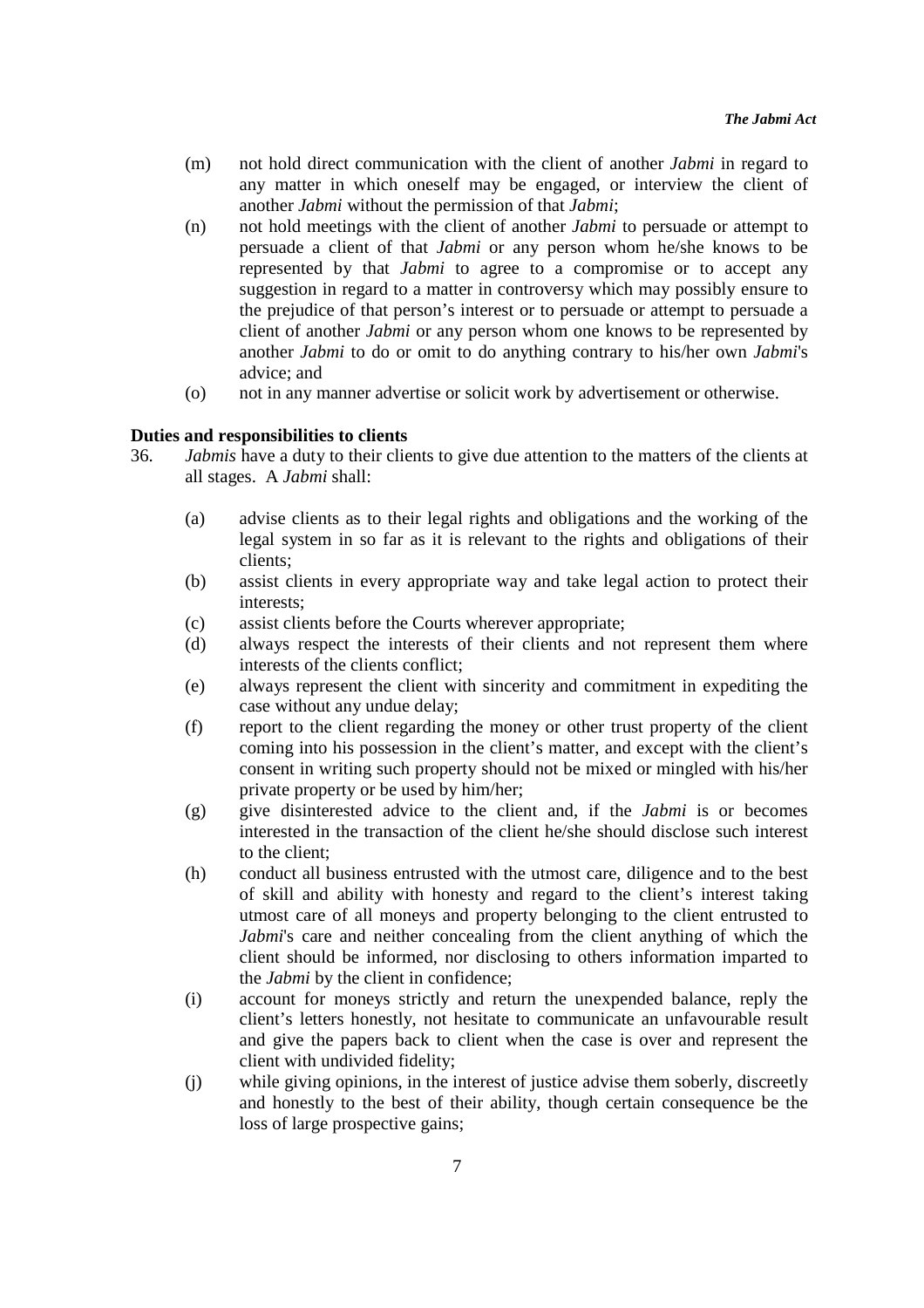- (k) not retire from the case once started, without the consent of the client or the leave of the court; and
- (l) not mislead the client or put the client on the wrong stand in regard to the case.

#### **Duty to the opponent**

- 37. While dealing with the opponent in any case, a *Jabmi* shall not:
	- (a) mislead the opponent by concealing or withholding positions in the opening argument upon which the opposing *Jabmi* must reply;
	- (b) attempt to overreach the opponent;
	- (c) lose temper even if the opponent attempts to mislead him/her and the Court;
	- (d) speak ill of the performance of the opposing Counsel;
	- (e) mislead an opponent or put the opponent on the wrong stand regarding any point in the cases; and
	- (f) assault the opponent physically or morally or in any manner mark the opponent out as client's adversary.

#### **Duty to the Court**

- 38. The *Jabmi* shall:
	- (a) assist the Courts in expediting the cases and to ensure just, fair and prompt dispensation of Justice;
	- (b) be respectful to the Court;
	- (c) attend all the hearings and not absent without the leave of the court;
	- (d) not exhibit in court familiarity with the *Drangpon*;
	- (e) not communicate or argue privately with a *Drangpon* about the merits of a pending case;
	- (f) not do anything that may even remotely tend to suggest that he/she is impairing the dignity or impartiality of the *Drangpon*;
	- (g) not display temper in the Court (or outside) because of an adverse ruling or decision;
	- (h) avoid maligning a *Drangpon*, or party to any accusation against the *Drangpons* during the Judicial Proceeding;
	- (i) not offer engagements to relations of the *Drangpon*s, who will hear their cases;
	- (j) not without just cause, interrupt Counsel on the opposite side;
	- (k) not repeat comments to the annoyance of the *Drangpon*;
	- (l) not mislead a *Drangpon*;
	- (m) not prepare and present to the Court, documents containing statements which the practitioner knew or must have suspected, to be false;
	- (n) remember to speak up and be in attendance and readiness;
	- (o) avoid any abusive or offensive expression relating to any Member of the Judiciary; and
	- (p) where a serious allegation is made against a member of the Judiciary or against any person in authority act responsibly and exercise due care.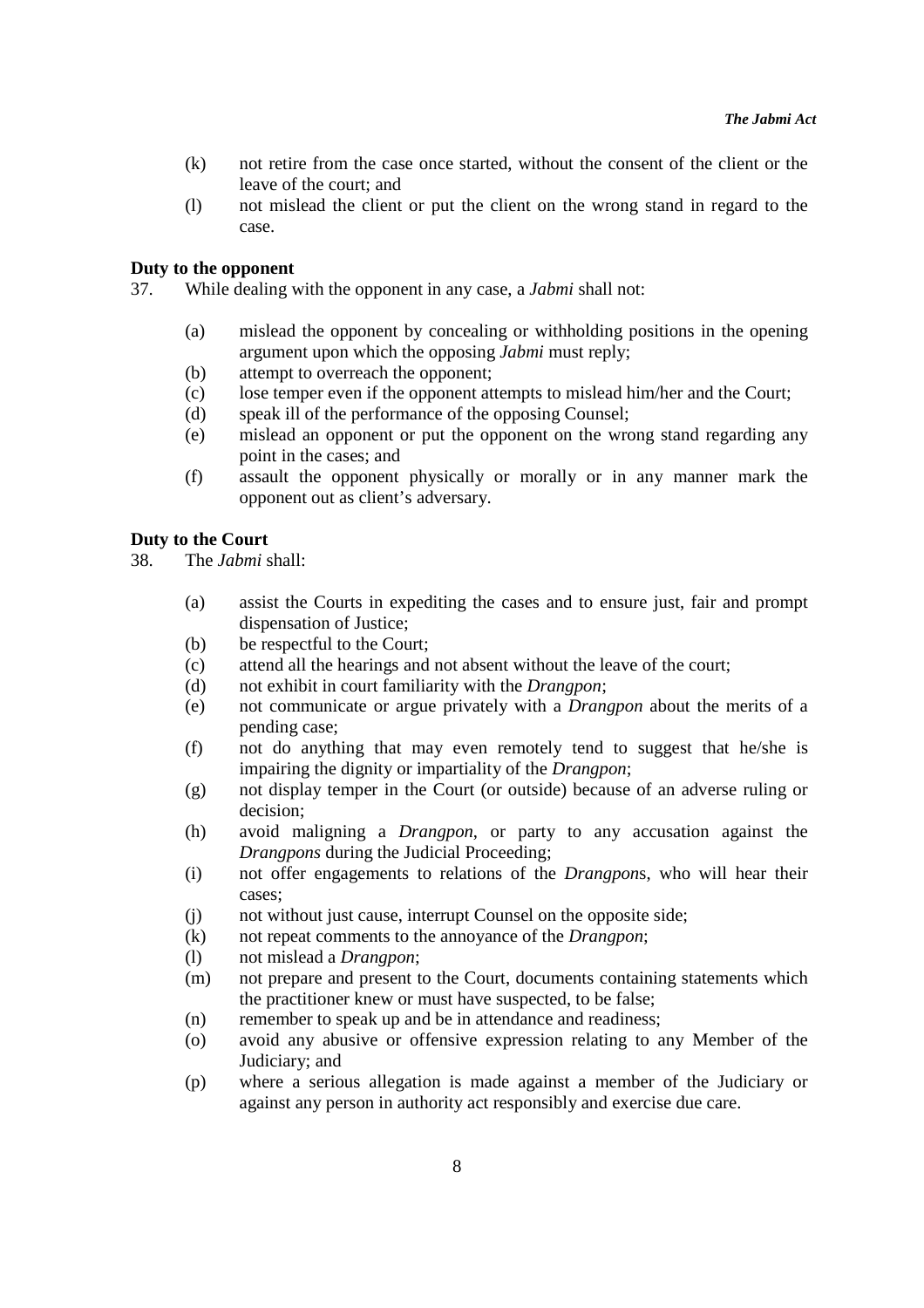#### **Duty of** *Jabmi* **during negotiation**

- 39. The *Jabmi* negotiating a case out of Court shall not resort to fraudulent means, intimidation and distortion of facts in the course of negotiating the case. *Jabmis* shall not misuse any property that is in dispute between the two parties whose case the *Jabmi* is negotiating.
- 40. The *Jabmi* negotiating a case shall not make or have any agreement that will contravene any law of the land.
- 41. No *Jabmi* shall acquire in any manner, whatever any interest in the subject matter of litigation, which he/she is conducting.

#### **Norms of courtesy between** *Jabmis*

42. Except as agreed between the parties, a meeting between two or more *Jabmis* on opposite sides to discuss or attend to any official business may generally be held at the office of the senior-most *Jabmi.*

# **CHAPTER 6 REMUNERATION**

#### **Fees**

- 43. The fees shall be fixed prior to taking of the case. A *Jabmi* shall not determine the fees upon the result of the case.
- 44. A *Jabmi* and a client shall voluntarily execute legal agreement as to a reasonable fee despite of the duration taken for the case.
- 45. The payment of the reasonable fee for a *Jabmi* shall be in accordance with the legal agreement executed between a *Jabmi* and his/her client.
- 46. The fees shall not be deducted or paid from the property, which is the subject matter of that case.
- 47. A *Jabmi* has a right to fees and, if not paid of the stipulated fees as per the agreement, the *Jabmi* may retain the documents or papers until the fees have been paid fully.
- 48. A *Jabmi* shall be entitled to a proportionate amount of fees, if:
	- (a) in good-faith and with the consent of the client and prior leave of the Court withdraws from representing the client case;
	- (b) is unable to represent the case due to some infirmity or disability; or
	- (c) withdraws in the best interest of the client.
- 49. In case where a concerned *Jabmi* indulges into an unprofessional, dishonourable and unworthy conduct, the *Jabmi* shall reimburse any prior amount of fees.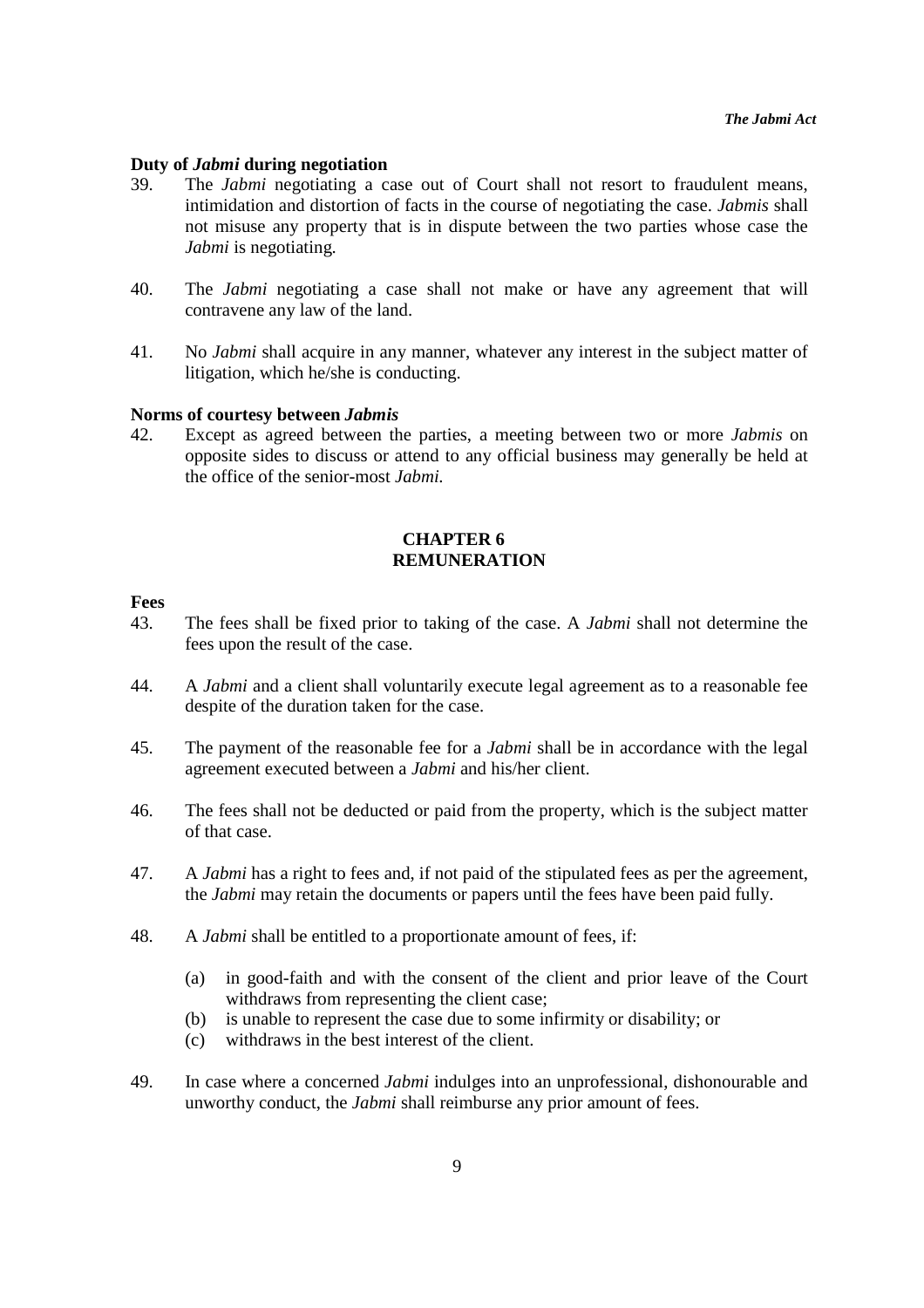# **CHAPTER 7 DISCIPLINARY COMMITTEE**

#### **Disciplinary committee**

- 50. For the purpose of maintaining professional and other conducts of *Jabmis* under this Act, the *Jabmi Tshogdey* may appoint one or more Disciplinary Committees each comprising five members.
- 51. The members of the disciplinary committee shall be appointed from the members of the *Jabmi Thuentshog*, one of who shall be appointed as a Chairman.

#### **Tenure**

- 52. The Disciplinary Committee shall hold office till the next Annual General Meeting of the *Jabmi Thuentshog* provided however, that in the event of a matter before it not being disposed of, such Disciplinary Committee shall continue till such time as the matter is disposed. No new matters shall be placed before it after the expiry of the term for which it was appointed.
- 53. In case of death, disability or for any other reason any member of such Disciplinary Committee is unable to act, the remaining Members of the committee shall continue and complete the enquiry. In no case shall the remaining members number be less than three.

#### **Complaint**

54. Any complaint against a *Jabmi* shall be in writing.

#### **Inquiry**

55. The *Jabmi Tshogdey* may inquire into cases of alleged unprofessional, dishonorable or other misconduct on the part of any *Jabmi* whose name has been placed on the roll of *Jabmis*.

# **Power to reject**

56. The *Jabmi Tshogdey* may reject the complaint if it is of the opinion that there is no prima facie case.

#### **Complaint to proceed**

57. The *Jabmi Tshogdey* shall not be obliged to drop a complaint solely by reason of its having been withdrawn, settled or otherwise compromised or that the complainant does not want to proceed with the inquiry.

#### **Show cause**

58. After the complaint has been referred to the Disciplinary Committee, the Chairman thereof shall send a notice to the member concerned along with a copy of the complaint and relevant papers requiring him/her to show cause by a specified date on the complaint made against him/her and to submit a statement of defense along with documents and affidavits in support of such defense.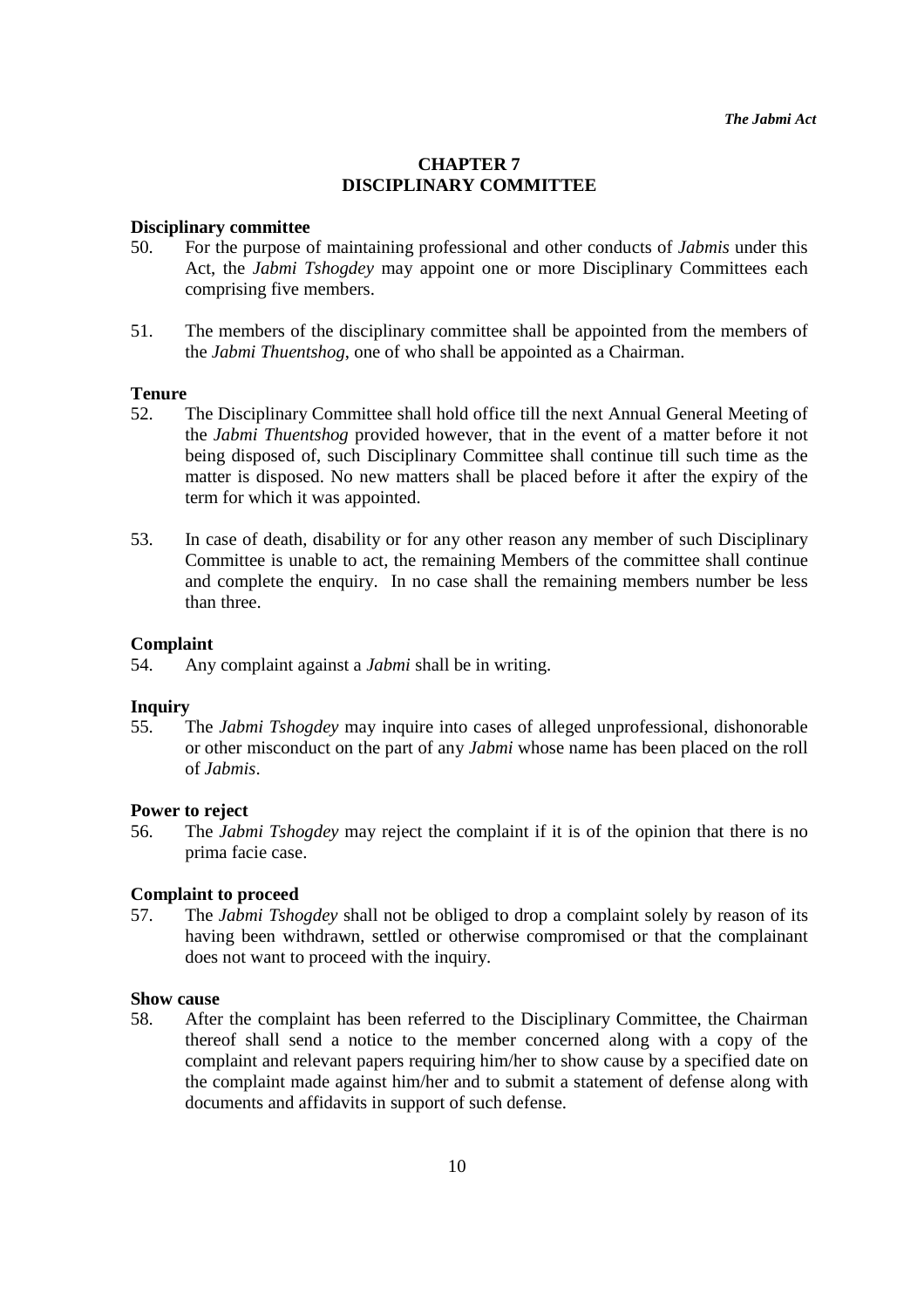#### **Time, date and place**

59. The Disciplinary Committee shall fix the date, hour and place of the inquiry. The Chairman shall give notice thereof to the complainant or other person aggrieved and the *Jabmi* concerned.

#### **Notice**

60. The notice of any proceeding or Order may be sent ordinarily through a messenger or by Registered Post with due acknowledgement to the *Jabmi* concerned.

#### **Ex-parte**

61. The Committee may proceed ex-parte, if in an inquiry on a complaint received, either the complainant or the respondent does not appear before the Disciplinary Committee despite the service of notice.

#### **Setting aside**

62. Any ex-parte Order may be reviewed by the Disciplinary Committee on sufficient cause being shown and an application made to that effect is supported by an affidavit within 30 days of the service of such ex-parte Order.

#### **Hearing**

63. The Disciplinary Committee shall hear the complainant or complainant's *Jabmi*, the member concerned or the *Jabmi*, if they desire to be heard, frame charges and determine the matter on documents and affidavits, unless it is of the opinion that it would be in the interest of Justice to permit cross-examination of the deponents or take oral evidence, in which case the procedure for the hearing of civil suits shall as far as possible be followed.

#### **Findings**

64. The findings of the majority members of the Disciplinary Committee shall be the findings of the Disciplinary Committee. Reasons shall be given in support of the findings and in case of a difference of opinion, any member dissenting shall be entitled to record his dissent giving his own reasons.

#### **Report**

65. The Disciplinary Committee shall after full investigation of the case submit a written report to the *Jabmi Tshogdey*.

# **CHAPTER 8 PUNISHMENT FOR PROFESSIONAL OR OTHER MISCONDUCT**

#### **Punishment for professional or other misconduct**

- 66. Where a *Jabmi* engages in professional, unethical act or other misconduct, the *Jabmi Tshogdey* may:
	- (a) admonish/reprimand the *Jabmi*;
	- (b) suspend the *Jabmi* from practicing for such period as it may deem fit; or